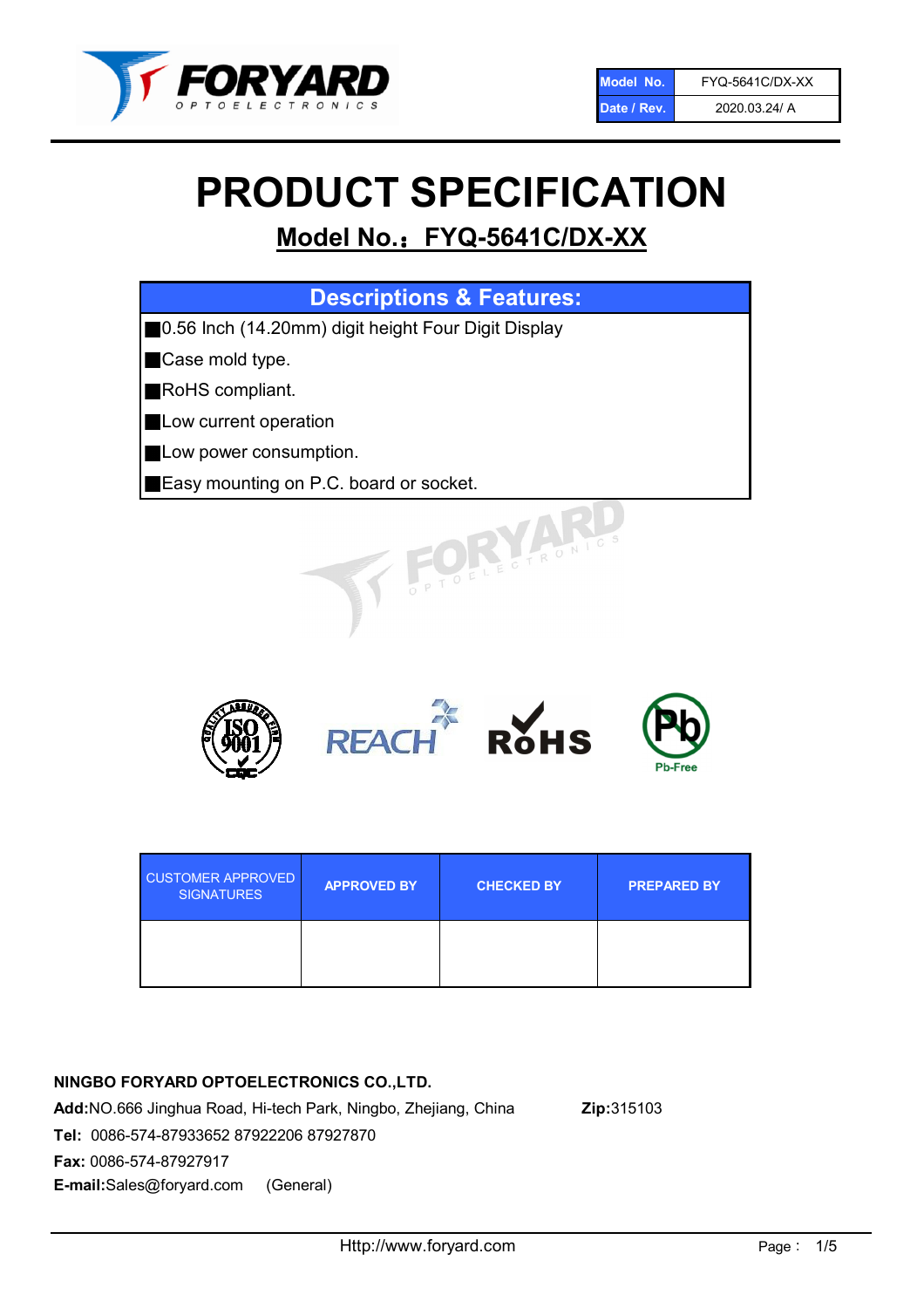

| Model No.   | <b>FYQ-5641C/DX-XX</b> |
|-------------|------------------------|
| Date / Rev. | 2020.03.24/ A          |

#### Model No.: FYQ-5641C/DX-XX

#### ■ -XX: REF Surface / Epoxy color

| Color<br><b>Number</b>      |                |                                                   |             |                |
|-----------------------------|----------------|---------------------------------------------------|-------------|----------------|
| REF Surface Color   O White |                | ○ Black  ○ Gray                                   | $\circ$ Red | $\circ$ Green  |
| Epoxy Color                 | I⊖ Water Clear | $\mathbin{\varcap}$ White $\mathbin{\varcap}$ Red | IO Green∶   | $\circ$ Yellow |

#### ■ Mechanical Dimensions







Notes: 1. All pins are Φ0.50[.020]mm

- 2. Dimension in millimeter [inch], tolerance is ±0.25 [.010] and angle is ±1° unless otherwise noted.
- 3. Bending≤Length\*1%.
- 4.The specifications,characteristics and technical data described in the datasheet are subject to change without prior notice.
- 5.The drawing is different from the actual one, please refer to the sample.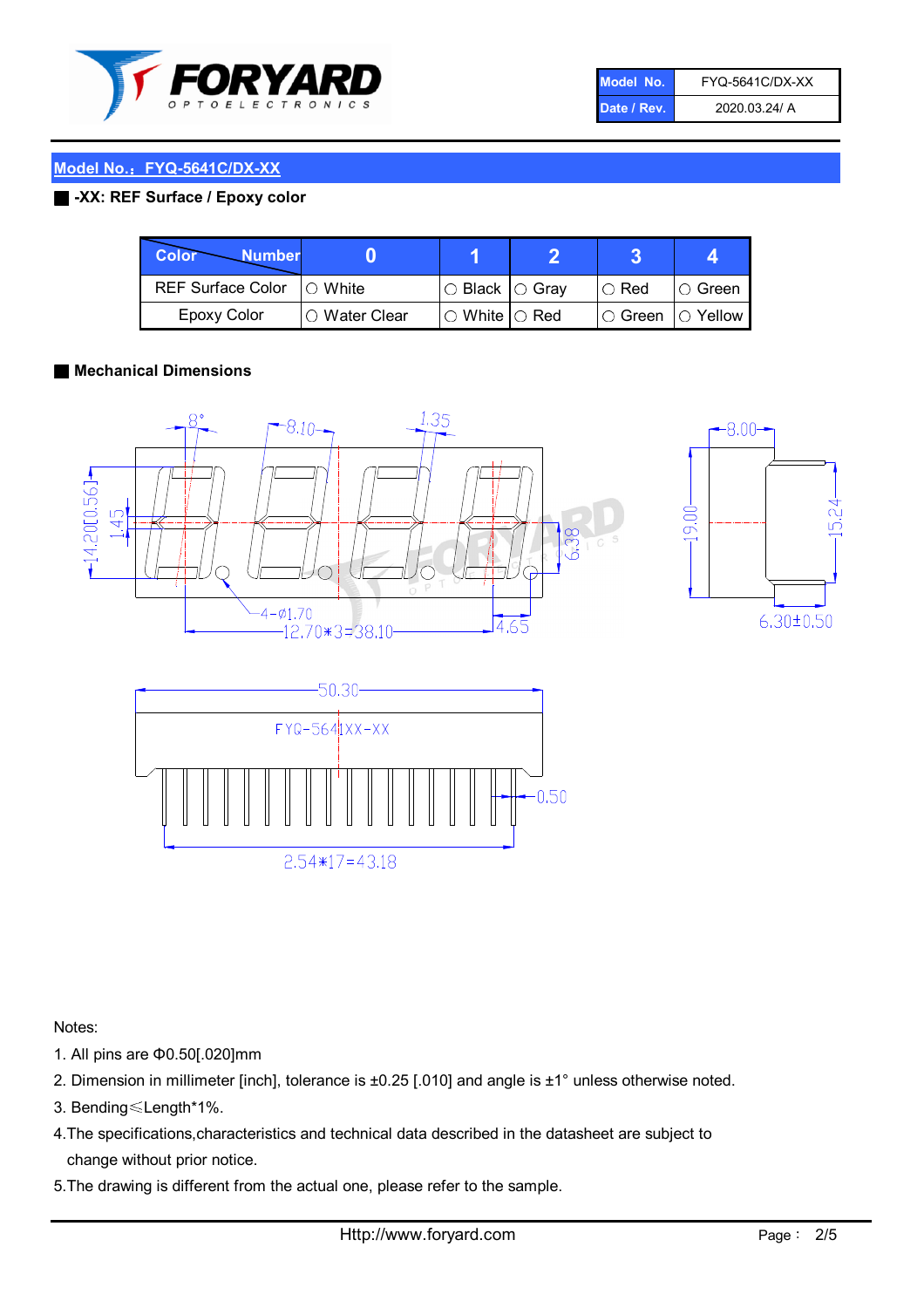

| Model No.   | <b>FYQ-5641C/DX-XX</b> |
|-------------|------------------------|
| Date / Rev. | 2020.03.24/ A          |

## Model No.: FYQ-5641C/DX-XX

■ All Light On Segments Feature & Pin Position





■ Internal Circuit Diagrams

 $FYQ-5641Cx$ 



# $FYQ-5641Dx$

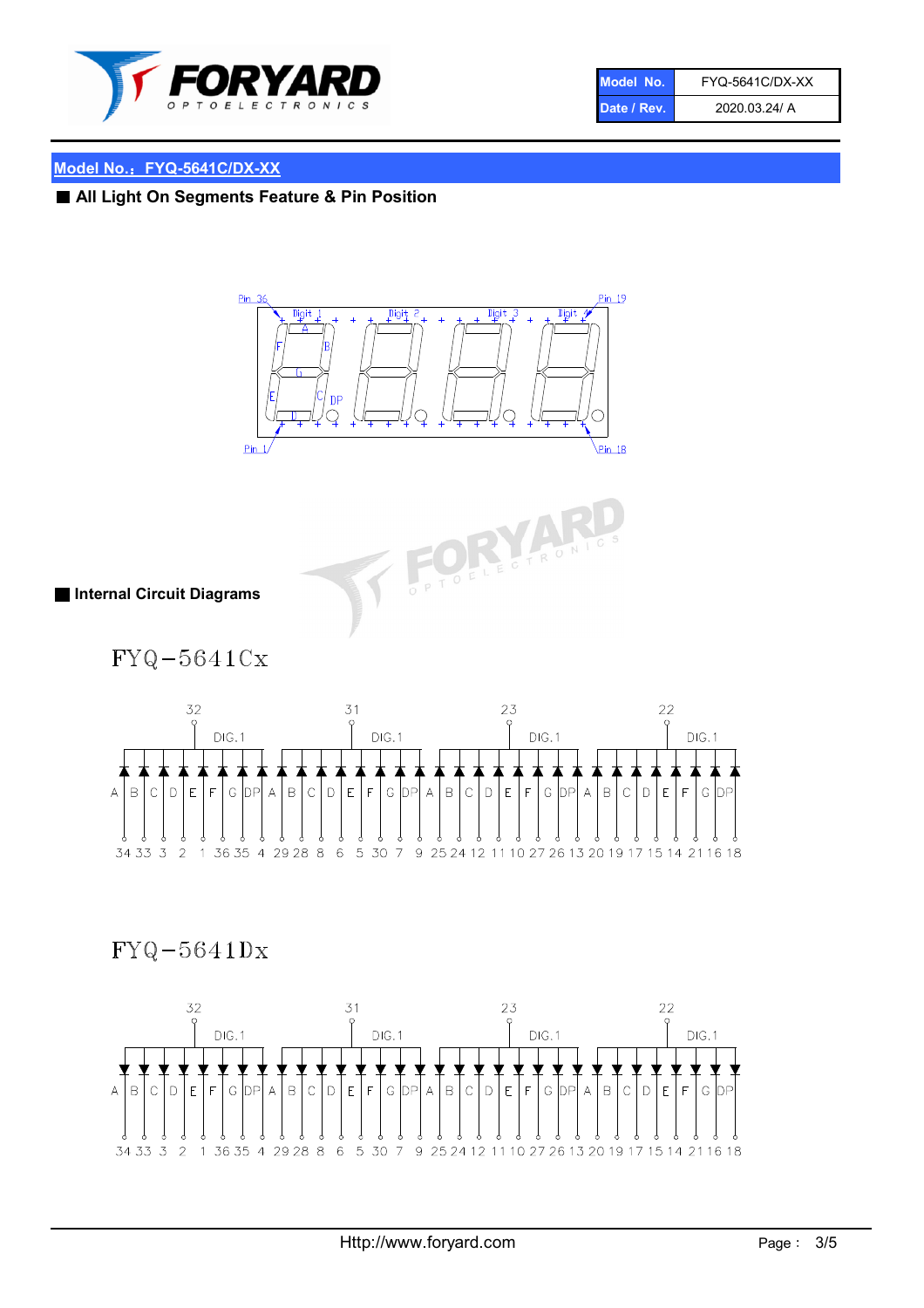

| Model No.   | <b>FYQ-5641C/DX-XX</b> |
|-------------|------------------------|
| Date / Rev. | 2020.03.24/ A          |

(Ta=25℃)

#### Model No.: FYQ-5641C/DX-XX

#### Absolute maximum

| solute maximum ratings       |               |                       |              |            | (Ta=25℃)    |
|------------------------------|---------------|-----------------------|--------------|------------|-------------|
| <b>Parameter</b>             | <b>Symbol</b> | <b>Test Condition</b> | <b>Value</b> |            |             |
|                              |               |                       | <b>Min</b>   | <b>Max</b> | <b>Unit</b> |
| Reverse Voltage              | VR            | $IR = 30$             | 5            |            |             |
| <b>Forward Current</b>       | IF            |                       |              | 30         | mA          |
| Power Dissipation            | Pd            |                       |              | 100        | mW          |
| <b>Pulse Current</b>         | Ipeak         | Duty=0.1mS,1KHz       |              | 150        | mA          |
| <b>Operating Temperature</b> | Topr          |                       | $-40$        | $+85$      | °C          |
| Storage Temperature          | Tstr          |                       | -40          | $+85$      | °C          |

#### ■ Electrical-Optical Characteristics

#### ● Color Code & Chip Characteristics:(Test Condition:IF=10mA)

Typ Max S | Hi $\textsf{Red}$  | AlGaInP | 660nm LE 20nm | 2.00 | 2.50 D | Super Red | AIGaAs/DH | 650nm | 20nm | 2.00 | 2.50 E | Orange | GaAsP | 625nm | 35nm | 2.00 | 2.50 A | Amber | GaAsP | 610nm | 35nm | 2.00 | 2.50 Y | Yellow | GaAsP | 590nm | 35nm | 2.00 | 2.50 G Yellow Green AIGaInP | 570nm | 10nm | 2.00 | 2.50 3.00 3.80 3.00 3.80 W | White | InGaN/GaN | X=0.29,Y=0.30 |CCT:9500K| 3.00 | 3.80 UHR Ultra Hi Red | AlGaInP | 640nm | 20nm | 2.00 | 2.50 UR | Ultra Red | AlGaInP | 635nm | 20nm | 2.00 | 2.50 UE Ultra Orange | AIGaInP | 625nm | 20nm | 2.00 | 2.50 UA Ultra Amber | AIGaInP | 610nm | 20nm | 2.00 | 2.50  $UV$  Ultra Yellow  $\vert$  AlGaInP  $\vert$  590nm  $\vert$  20nm  $\vert$  2.00  $\vert$  2.50  $\text{UG}$  Ultra Yellow Green | AIGaInP | 570nm | 30nm | 2.00 | 2.50 PG Pure Green | InGaN | 520nm | 36nm | 3.00 | 3.80 30nm 3.00 3.80 30nm 3.00 3.80 UW |Ultra White | InGaN/GaN | X=0.29,Y=0.30 |CCT:9500K| 3.00 | 3.80 40~85 60~120~180 40~70 Segment-to-Segment Luminous Intensity ratio(Iv-M) 1.5:1 610nm 9~20(mw) 350~450 470nm 120~180 120~180 Ultra Blue InGaN/GaN InGaN/GaN 9~20(mw) 20~50 280~600 570nm | 30nm | 2.00 | 2.50 | 20~60 470nm 590nm InGaN/GaN B Blue I InGaN 570nm | 10nm | 2.00 | 2.50 | 10~20 30~105 30~135 460nm 520nm Ultra brightness **AlGaInP** AlGaInP 60nm AlGaInP 640nm Peak Wave Length $(\lambda_{\rm P})$ UB 460nm 635nm AlGaInP AlGaInP AlGaInP InGaN/GaN AlGaInP 10~20 Luminous **Intensity** (Iv) Unit:mcd AlGainP 660nm GaAsP GaAsP AlGaAs/DH **Spectral** Line halfwidth (∆λ1/2) 10~20 Standard brightness Forward Voltage(VF) Unit:V 15~30 10~20 625nm GaAsP 590nm **Emitting Color Dice Material** 10~21 610nm

#### Note:

1.Luminous Intensity is based on the Foryard standards.

2.Pay attention about static for InGaN